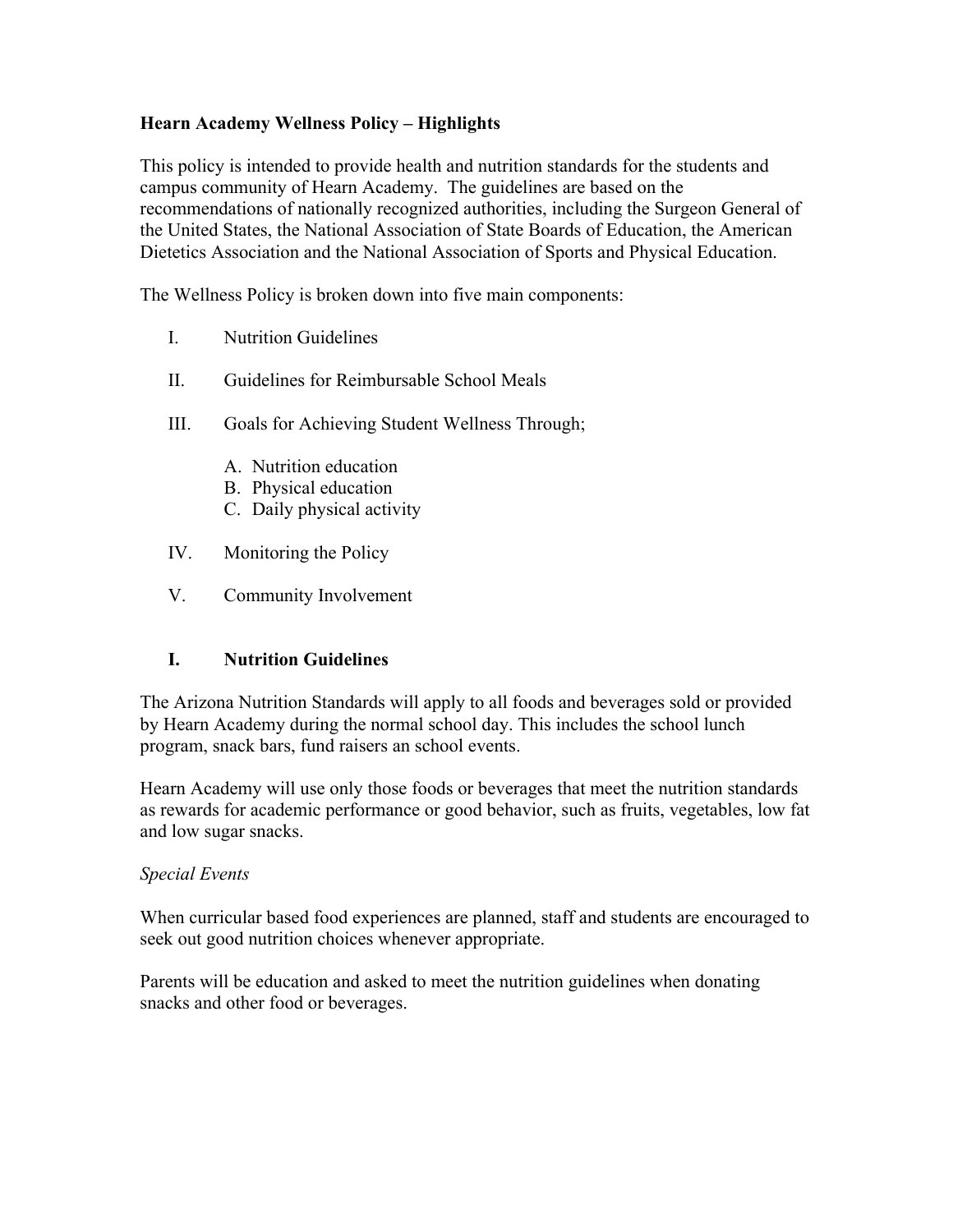### *Campus Conduct*

Advertising messages should be consistent with the educational and nutritional objectives of Hearn Academy. The staff will be allowed to consume food and beverages outside of the nutritional guidelines; they will be encouraged to be discreet. Any soft drinks or fast food should be consumed away from the students. A soda can on a teacher's desk is sending the wrong message to students.

# **II. Guidelines for Reimbursable School Meals**

## *School Lunch*

Students will be given 20 minutes for lunch Students will be given 20 minutes for recess

School lunch preparation will meet the Federal Regulations for the National Sschool Lunch program.

## **III. Goals for Achieving Student Wellness**

#### *Nutrition Education*

Students in Grades K-8 will receive nutrition education that is interactive and teaches the skills needed to adopt healthy eating behaviors.

Nutrition education topics will be integrated into classroom curriculum including math, science, language arts, social studies. Nutrition topics will also be emphasized during snack times.

# *Physical Activity*

Hearn Academy will provide opportunities for every student to develop the knowledge and skills for specific physical activities, maintains physical fitness, regularly participate in physical activity and understand the short and long-term benefits of a physically active and health conscious lifestyle.

All students will be provided opportunities for physical activity during the school day through daily recess periods, physical education classes and integration of physical activity into academic curriculum.

All Hearn Academy students will have at least 20 minutes a day of supervised recess during which physical activity will be encouraged. Denial of recess for any student will be discouraged, with the exception of an occasional lunch detention.